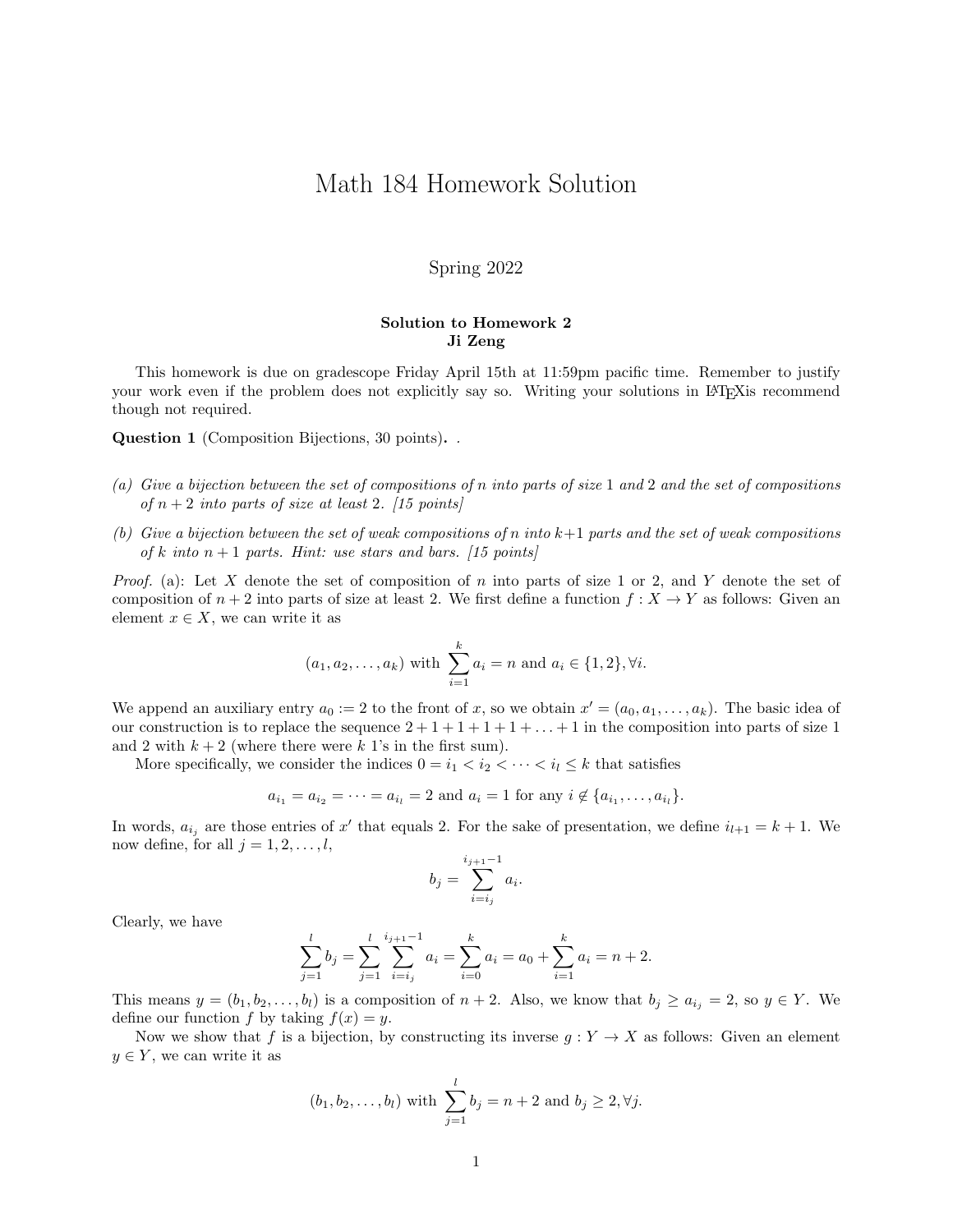For each  $j = 1, ..., l$  we define a small composition  $x_j$  for  $b_j$  by setting

$$
x_j = (2, 1, ..., 1)
$$
 where 1 repeats  $b_j - 2$  times.

Now we take  $x' = (a_0, a_1, \ldots, a_k)$  to be the sequence obtained by connecting  $x_1, x_2, \ldots, x_l$  altogether in a row. Clearly,  $a_0 = 2$  as it's the first entry of  $x_1$  and each entry of  $x'$  is either 1 or 2. We also have

$$
\sum_{i=1}^{k} a_i = \sum_{j=1}^{l} b_j = n + 2.
$$

So if we take x to be  $(a_1, \ldots, a_k)$ , x is a composition of  $n + 2 - 2 = n$ . This means  $x \in X$  and we define q by taking  $q(y) = x$ .

Finally, based on how we constructed f and g, if  $f(x) = y$ , we must have  $g(y) = x$  and vice versa. We conclude that  $f$  is a bijection.

(b): Let X be the set of weak compositions of n into  $k+1$  parts and X' be the set of sequences of n stars and k bars. Similarly, let Y be the set of composition of k into  $n + 1$  parts and Y' be the set of sequences of k stars and n bars. We learned in class (or see the proof of Theorem 5.2 in textbook, where the author used balls versus walls instead of stars versus bars) that there's a bijection between  $X$  and  $X'$  and there's a bijection between Y and Y'. To show there's a bijection between X and Y, it suffices for us to find a bijection  $f: X' \to Y'$ .

We can define the f as follows: Given a sequences, denoted by x, of n stars and k bars, we consider a new sequence y of k stars and n bars, where each star of x is changed to a bar and each bar of x is changed to a star. We can define f by letting  $f(x) = y$ . This function f is a bijection since we can construct its inverse  $g: Y' \to X'$  similarly: Given a sequence y of k stars and n bars, we switch the role of stars and bars and define the new sequence x as the image of  $y$  under  $q$ .  $\Box$ 

**Question 2** (Sterling Number Inequalities, 25 points). Prove that for all  $n \ge k > 0$  that

$$
k^{n-k} \le S(n,k) \le k^n/k!
$$

Hint: Relate  $S(n, k)$  to the number of functions from  $\{1, 2, \ldots, n\}$  to  $\{1, 2, \ldots, k\}$ .

*Proof.* Let N be the number of surjective functions from  $\{1, 2, \ldots, n\}$  to  $\{1, 2, \ldots, k\}$ . We have the identity

 $N = k! \cdot S_{n,k}.$ 

We give a justification to this identity. (It's also proved in textbook as Corollary 5.9.) Consider the process to construct an arbitrary surjective function from  $\{1, 2, \ldots, n\}$  to  $\{1, 2, \ldots, k\}$ . First we partition  $\{1, 2, \ldots, n\}$ into k parts  $P_1, P_2, \ldots, P_k$ . There are  $S(n, k)$  ways to do this; Then we take a permutation  $\sigma$  of  $\{1, 2, \ldots, k\}$ . There are k! ways to do this; Finally, we define our surjective function to map every element in each  $P_i$  to  $\sigma(i)$ . There's only one way to do this. The claimed identity follows from the principle of multiplication.

There are only  $k^n$  functions from  $\{1, 2, ..., n\}$  to  $\{1, 2, ..., k\}$  in total, because for each element in  $\{1, 2, \ldots, n\}$ , there are k options for its image. So  $N \leq k^n$  and by the previous identity, we have  $S_{n,k} \leq k^n/k!$ as wanted.

There are at least  $k!k^{n-k}$  surjective functions from  $\{1, 2, \ldots, n\}$  to  $\{1, 2, \ldots, k\}$ , because we can explicitly construct this many according to the following procedure: First, we choose a permutation  $\sigma$  of  $\{1, 2, \ldots, k\}$ . There are k! ways to do this; Then, for each  $i \in \{k+1, k+2, \ldots, n\}$ , we choose a number  $a_i \in \{1, 2, \ldots, k\}$ . There are  $k^{n-k}$  ways to do this; Finally, we define our surjective function by mapping each  $i \in \{1, 2, ..., k\}$  to  $\sigma(i)$  and mapping each  $i \in \{k+1, k+2, \ldots, n\}$  to  $a_i$ . Note that such a function is surjective as each element in  $\{1, 2, \ldots, k\}$  is an image of  $\sigma$ . Therefore, we have  $N \geq k! k^{n-k}$  and by the identity in first paragraph, we have  $S(n,k) \geq k^{n-k}$  as wanted.  $\Box$ 

Question 3 (Partition Identity, 45 points). Prove that:

$$
p(n) = \sum_{k=1}^{\lfloor \sqrt{n} \rfloor} \sum_{m=0}^{n-k^2} p_{\leq k}(m) p_{\leq k}(n-k^2-m).
$$

Where  $p_{\leq k}(n)$  denotes the number of partitions of n with at most k parts. Hint: Count the number of partitions with a  $k \times k$  box in the upper left of the Ferrers diagram.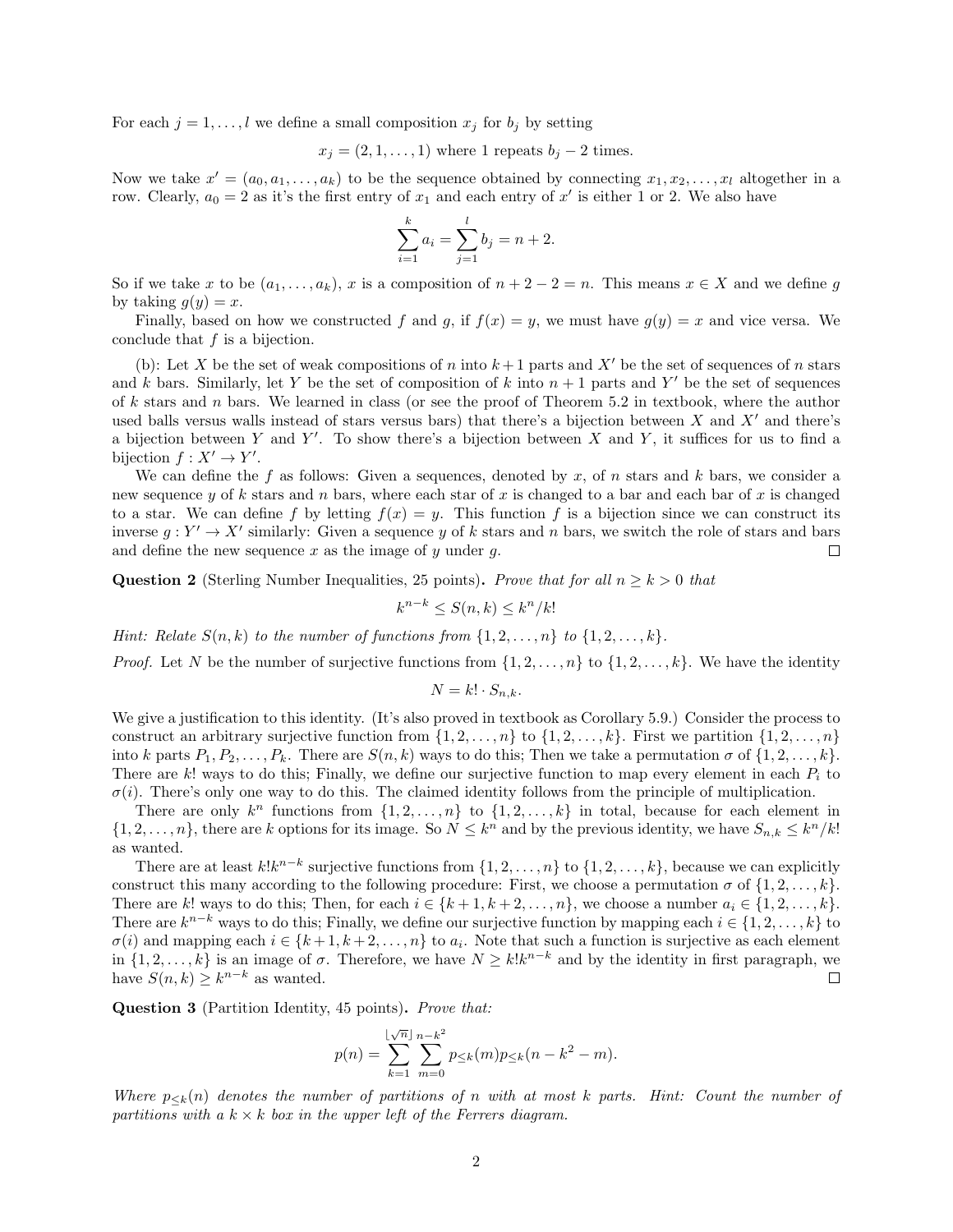*Proof.* Let  $F(n)$  be the set of Ferrers diagrams of size n and  $F_{\leq k}(n)$  be the set of Ferrers diagrams of size n and at most k rows. From the lecture we know that  $p(n) = |F(n)|$  and  $p_{\leq k}(n) = |F_{\leq k}(n)|$ .

<span id="page-2-0"></span>We define  $F(n, k)$  to be the set of Ferrers diagrams of size n such that the largest square grid of boxes in the upper left corner is of size  $k \times k$ . See Figure [1](#page-2-0) for an example. Since every Ferrers diagram has its upper left corner in some square grid and such a square grid is unique given it's the largest, we have  $F(n) = \bigcup_{i=1}^{\infty} F(n,k)$  and  $F(n,k_1) \cap F(n,k_2) = \emptyset$  whenever  $k_1 \neq k_2$ .



Figure 1: The diagram belongs to  $F(25, 4)$ , the largest square grid of boxes in the upper left corner is marked red.

If  $k > \lfloor \sqrt{n} \rfloor$ , a  $k \times k$  grid of boxes contains at least  $(\lfloor \sqrt{n} \rfloor + 1)^2 > n$  small boxes, so a Ferrers diagram of size *n* cannot contain a  $k \times k$  grid, which implies  $F(n, k) = \emptyset$  as well. So we have  $F(n) = \bigcup_{k=1}^{\lfloor \sqrt{n} \rfloor} F(n, k)$ and this implies √

$$
|F(n)| = \sum_{k=1}^{\lfloor \sqrt{n} \rfloor} |F(n,k)|.
$$

<span id="page-2-1"></span>

Figure 2: The left diagram belongs to  $F(25, 4, 6)$ . The right diagram belongs to  $F(10, 3, 0)$ . The part below the largest square grid in the upper left corner is marked blue.

For each  $1 \leq k \leq |\sqrt{n}|$ , we define  $F(n, k, m)$  to be the set of Ferrers diagrams that's in  $F(n, k)$  and have  $m$  small squares below the largest square grid in the upper left corner. See Figure [2](#page-2-1) for examples. We have  $F(n,k) = \bigcup_{m=0}^{\infty} F(n,k,m)$  and  $F(n,k,m_1) \cap F(n,k,m_2) = \emptyset$  whenever  $m_1 \neq m_2$ . Notice that any Ferrers diagram in  $F(n, k, m)$  contains at least  $k^2 + m$  small squares, so  $F(n, k, m) = \emptyset$  whenever  $m > n - k^2$ , and